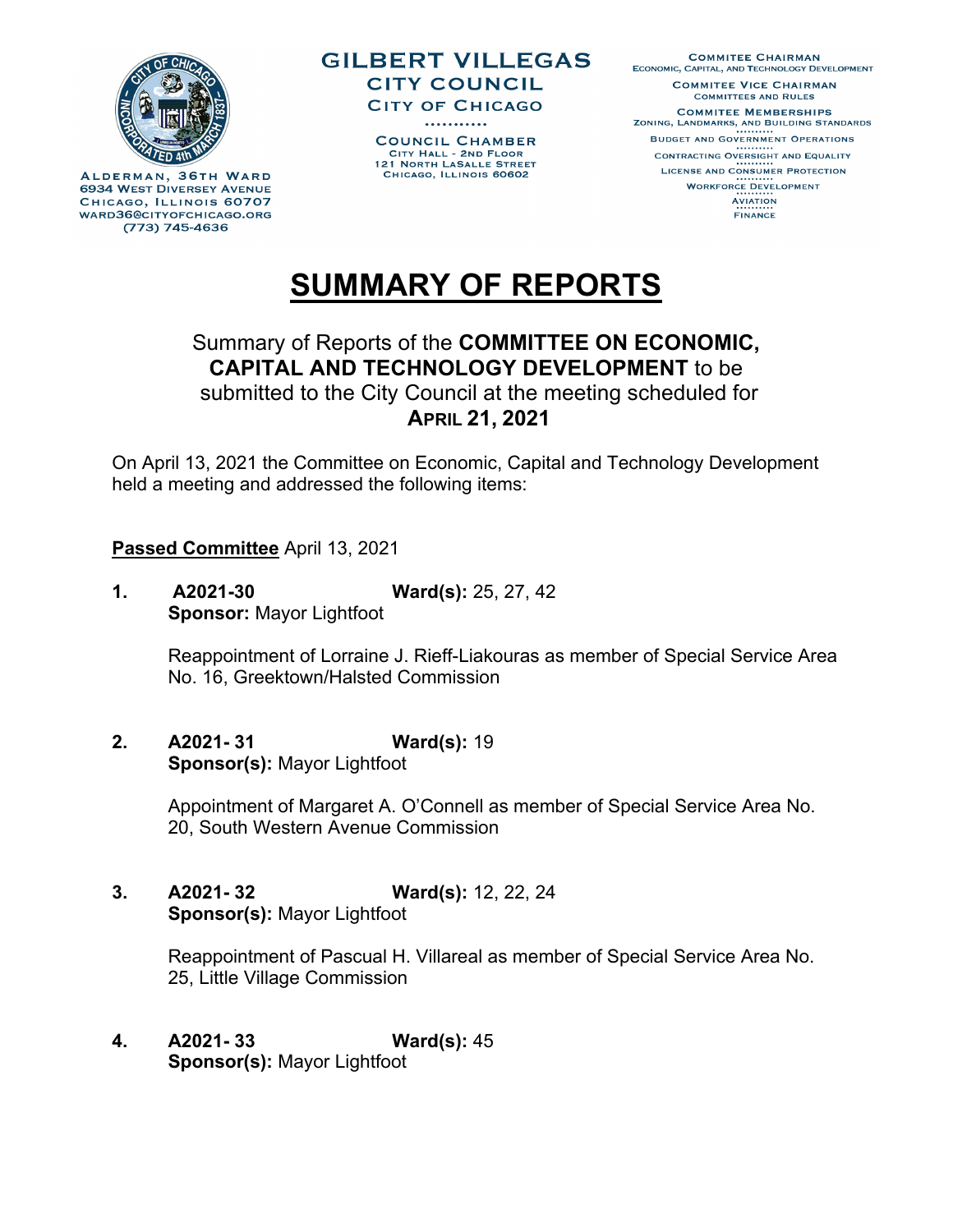Appointment of Christopher Murphy as member of Special Service Area No. 28- 2014, Six Corners Commission

**5. A2021- 34 Ward(s):** 1, 2, 27, 32 **Sponsor(s):** Mayor Lightfoot

> Reappointment of Wayne A. Janik as member of Special Service Area No. 33, Wicker Park/Bucktown Commission

**6. A2021- 35 Ward(s):** 1, 2, 27, 32 **Sponsor(s):** Mayor Lightfoot

> Reappointment of Rebecca C. Dohe as member of Special Service Area No. 33, Wicker Park/Bucktown Commission

**7. A2021- 36 Ward(s):** 46, 47, 48 **Sponsor(s):** Mayor Lightfoot

> Reappointment of Jared P. Dolan as member of Special Service Area No. 34, Uptown Commission

**8. A2021- 37 Ward(s):** 46, 47, 48 **Sponsor(s):** Mayor Lightfoot

> Reappointment of David B. Rettker as member of Special Service Area No. 34, Uptown Commission

**9. A2021- 38 Ward(s):** 19 **Sponsor(s):** Mayor Lightfoot

> Reappointment of Margaret A. O'Conbell as member of Special Service Area No. 19, 103rd St Beverly Commission

**10. O2021- 1213 Ward(s):** 11 **Sponsor(s):** Mayor Lightfoot

Support of Class 6(b) tax incentive for property located at 3711 S Ashland Ave

**11. O2021- 1216 Ward(s):** 10 **Sponsor(s):** Mayor Lightfoot

> Support of Class 6(b) tax incentive for property generally at 3300 E 122nd St — Building B